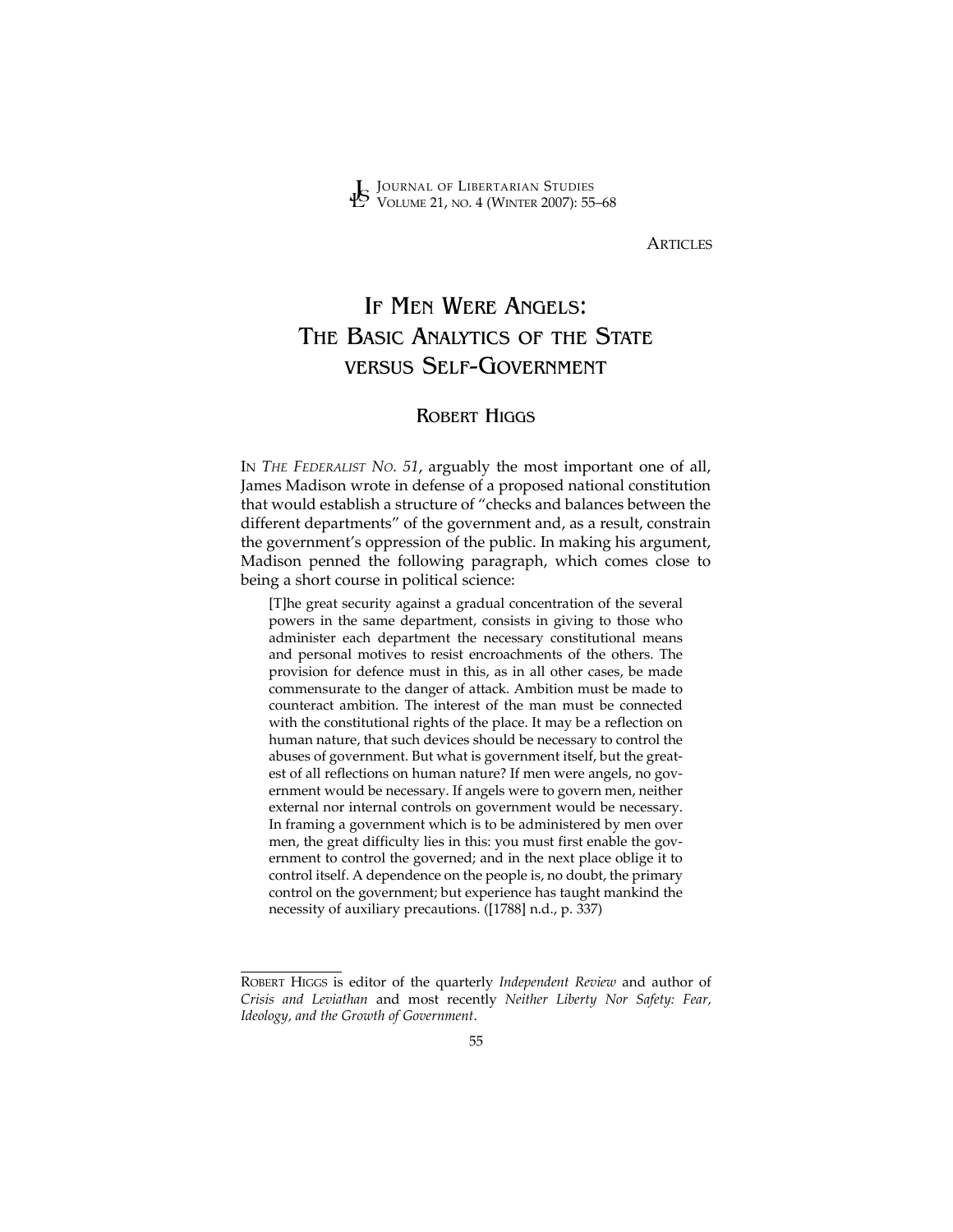The passage that refers to the angels is a rhetorical masterpiece, so memorable that it has become almost a cliché. In Madison's argument, however, it does more than emphasize that human nature is something less than angelic. It also serves as a springboard that propels Madison directly into a consideration of "framing a government which is to be administered by men over men," which is "but the greatest of all reflections on human nature." In short, it moves Madison directly to a consideration of government as we have known it for the past several thousand years—a monopoly operating ultimately by threat or actual use of violence, making rules for and extracting tribute from the residents of the territory it controls. Henceforth, for clarity, I refer to this all-too-familiar type of organization as "the state."

Perhaps everyone will agree that if we were all angels, no state would be necessary, and if angels were the governors, they would require neither internal nor external constraints to ensure that they governed justly. In terms of Table 1, we would be indifferent between the two cells in the first row.

|                    | No State        | State            |  |
|--------------------|-----------------|------------------|--|
| Men are angels     | OK              | ОК               |  |
| Men are not angels | Not conceivable | Best conceivable |  |

Table 1 Madison's Model

In Madison's mind, the no-state option was inconceivable, for reasons he expressed obliquely when he wrote:

In a society under the forms of which the stronger faction can readily unite and oppress the weaker, anarchy may as truly be said to reign as in a state of nature, where the weaker individual is not secured against the violence of the stronger; and as, in the latter state, even the stronger individuals are prompted, by the uncertainty of their condition, to submit to a government which may protect the weak as well as themselves; so, in the former state, will the more powerful factions or parties be gradually induced, by a like motive, to wish for a government which will protect all parties, the weaker as well as the more powerful. ([1788] n.d., p. 340)

Thus, Madison, apparently following Locke, believed that individuals would not choose to remain in a stateless condition and would submit to the authority of a state in order to attain greater security of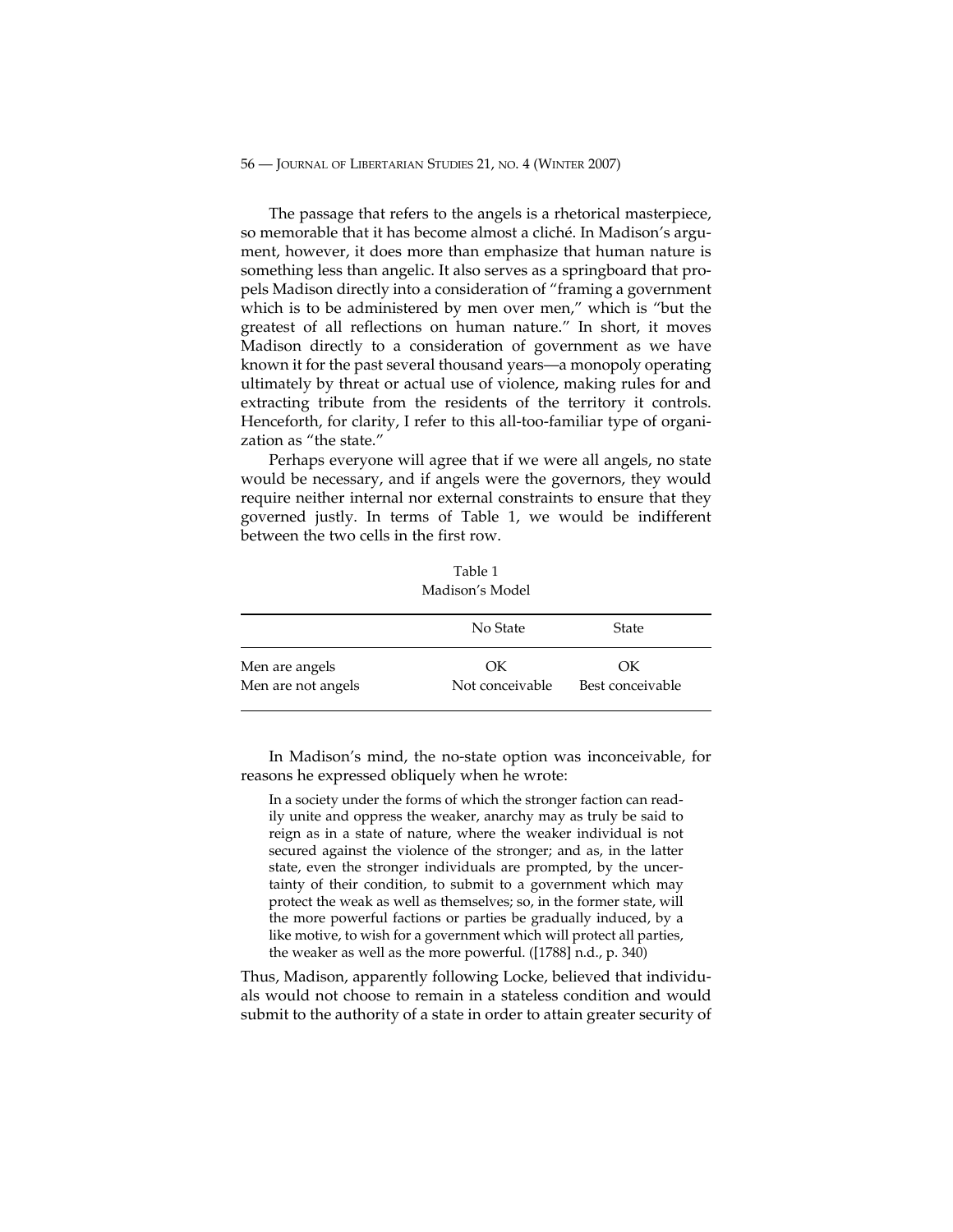person and property. Countless other thinkers over the years have reasoned likewise, as Mancur Olson did in his final book when he concluded: "If a population acts to serve its common interest, it will never choose anarchy" (2000, p. 65).

#### DISORDER, LIBERTY, AND THE STATE

Nothing is more common than the assumption that without a state, a society will fall necessarily and immediately into violent disorder; indeed, anarchy and chaos are often used as synonyms. The *Random House Dictionary* gives the following four definitions for anarchy:

- 1. a state of society without government or law.
- 2. political and social disorder due to absence of governmental control.
- 3. a theory that regards the absence of all direct or coercive government as a political ideal and that proposes the cooperative and voluntary association of individuals and groups as the principal mode of organized society.
- 4. confusion; chaos; disorder.

Suppose, however, that the situation described by the third definition were not merely an ideal, but a genuine possibility, perhaps even a historically instantiated condition.

Locke, Madison, Olson, and nearly everybody else, of course, have concluded from their theoretical deliberations that the stateless option cannot exist—at least, not for long—because its deficiencies make it so manifestly inferior to life in a society under a state. The alleged absence of significant historical examples of large, stateless societies during the past several thousand years buttresses these theory-based conclusions: just as "the poor we have always with us," so except among primitive peoples, society and the state are taken to have always coexisted.

One need not spend much time, however, to find theoretical arguments—some of them worked out in great detail and at considerable length (for example, Rothbard 1978, Friedman 1989)—about why and how a stateless society *could* work successfully. Moreover, researchers have adduced historical examples of large stateless societies, ranging from the ancient Harappan civilization of the Indus Valley (Thompson 2006) to Somalia during the greater part of the past decade and a half (Higgs 2004, pp. 374, 376; Kim 2006). Given the enormous literature that has accumulated on stateless societies in theory and in actual operation, we may conclude that, if nothing else,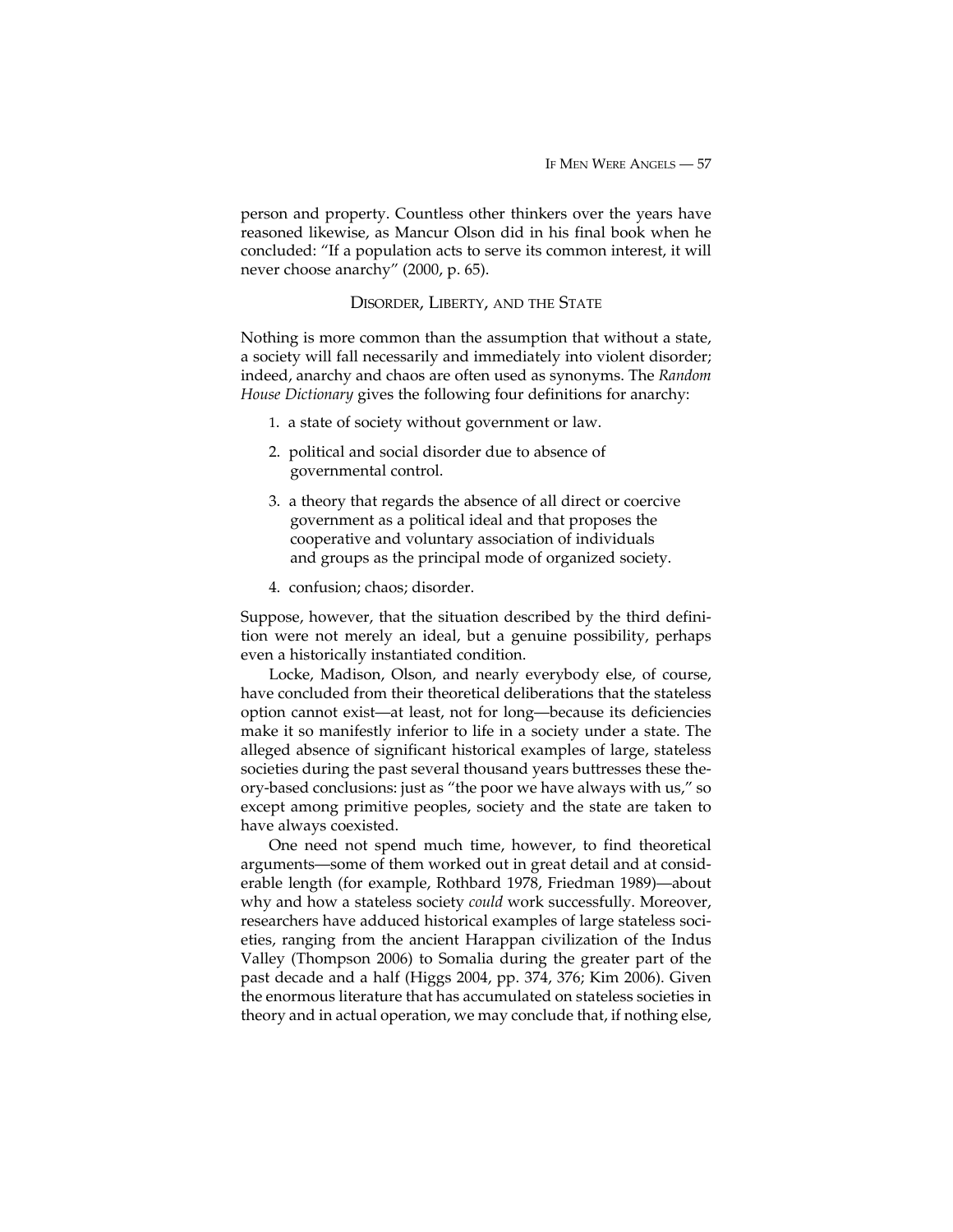such societies are conceivable (for a far-reaching compendium on the entire subject, see Stringham 2007).

In this light, both cells in the second row of Madison's model must be seen as live options, whose most likely outcomes are, I suggest, as indicated in the More Realistic Model shown in Table 2:

| Table 2              |
|----------------------|
| More Realistic Model |

|                    | No State      | State           |
|--------------------|---------------|-----------------|
| Men are angels     | ОК            | OК              |
| Men are not angels | Bad situation | Worse situation |

Although I admit that the outcome in a stateless society will be bad, because not only are people not angels, but many of them are irredeemably vicious in the extreme, I conjecture that the outcome in a society under a state will be worse, indeed much worse, because, first, the most vicious people in society will tend to gain control of the state (Hayek 1944, pp. 134–52; Bailey 1988; Higgs 2004, pp. 33–56) and, second, by virtue of this control over the state's powerful engines of death and destruction, they will wreak vastly more harm than they ever could have caused outside the state (Higgs 2004, pp. 101–05). It is unfortunate that some individuals commit crimes, but it is stunningly worse when such criminally inclined individuals wield state powers.

Lest anyone protest that the state's true "function" or "duty" or "end" is, as Locke, Madison, and countless others have argued, to protect individuals' rights to life, liberty, and property, the evidence of history clearly shows that, as a rule, real states do not behave accordingly. The idea that states actually function along such lines or that they strive to carry out such a duty or to achieve such an end resides in the realm of wishful thinking. Although *some* states in their own self-interest may at *some* times protect some residents of their territories (other than the state's own functionaries), such protection is at best highly unreliable and all too often nothing but a solemn farce. Moreover, it is invariably mixed with crimes against the very people the state purports to protect, because the state cannot even exist without committing the crimes of extortion and robbery, which states call taxation (Nock 1939), and as a rule, this existential state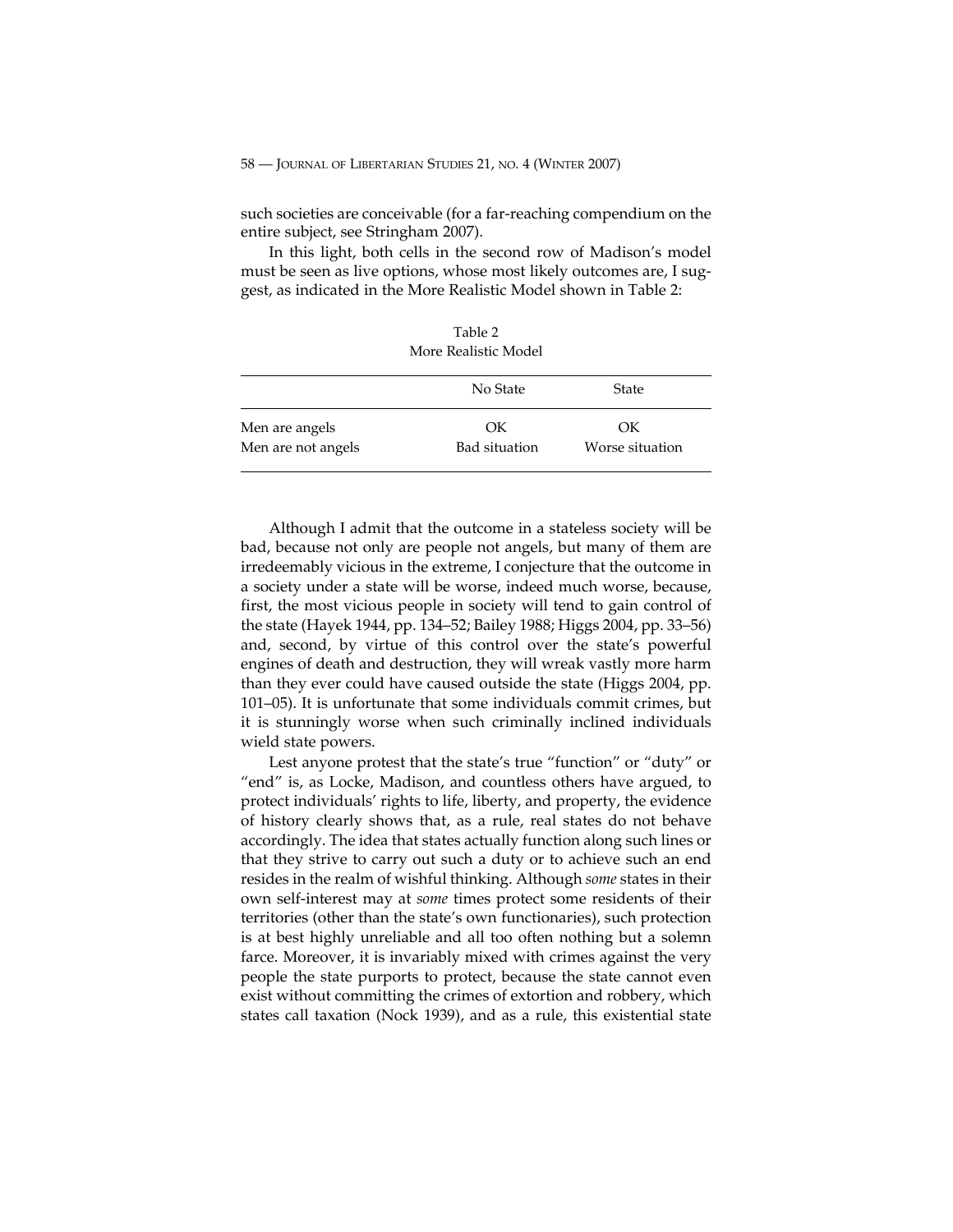crime is but the merest beginning of its assaults on the lives, liberties, and property of its resident population.

In the United States, for example, the state at one time or another during recent decades has confined millions of persons in dreadful steel cages because they had the temerity to engage in the wholly voluntary buying and selling or the mere possession of officially disapproved products. Compounding these state crimes (of kidnapping and unjust confinement) with impudence, state officials brazenly claim credit for their assaults on the victims of their so-called War on Drugs. State functionaries have yet to explain how their rampant unprovoked crimes comport with the archetype described and justified in Locke's *Second Treatise of Government*. In vain do many of us yearn for relief from the state's duplicitous cruelty: Where is the state of nature when we really need it?

### AN APPLICATION OF THE PRECAUTIONARY PRINCIPLE

In pondering the suitability of the More Realistic Model, we might well apply the *precautionary principle*, which has been much discussed (and nearly always misapplied) in recent years in relation to environmental policy. This principle holds that if an action or policy might cause great irreparable harm, then, notwithstanding a lack of scientific consensus, those who support the action or policy should shoulder the burden of proof. In applying this principle to the state's establishment and operation, the state's supporters would appear to stagger under a burden of proof they cannot support with either logic or evidence. Everyone can see the immense harm the state causes day in and day out, not to mention its periodic orgies of mass death and destruction. In the past century alone, states caused hundreds of millions of deaths, not to the combatants on both sides of the many wars they launched, whose casualties loom large enough, but to "their own" populations, whom they have chosen to shoot, bomb, shell, hack, stab, beat, gas, starve, work to death, and otherwise obliterate in ways too grotesque to contemplate calmly.<sup>1</sup>

Yet, almost incomprehensively, people fear that without the state's supposedly all-important protection, society will lapse into disorder and people will suffer grave harm. Even an analyst so astute as Olson, who speaks frankly of "governments and all the good *and* bad things they do," proceeds immediately to contrast "the

<sup>&</sup>lt;sup>1</sup>R.J. Rummel's latest estimate of twentieth-century democide stands at 262 million persons; the details are available at his Web site.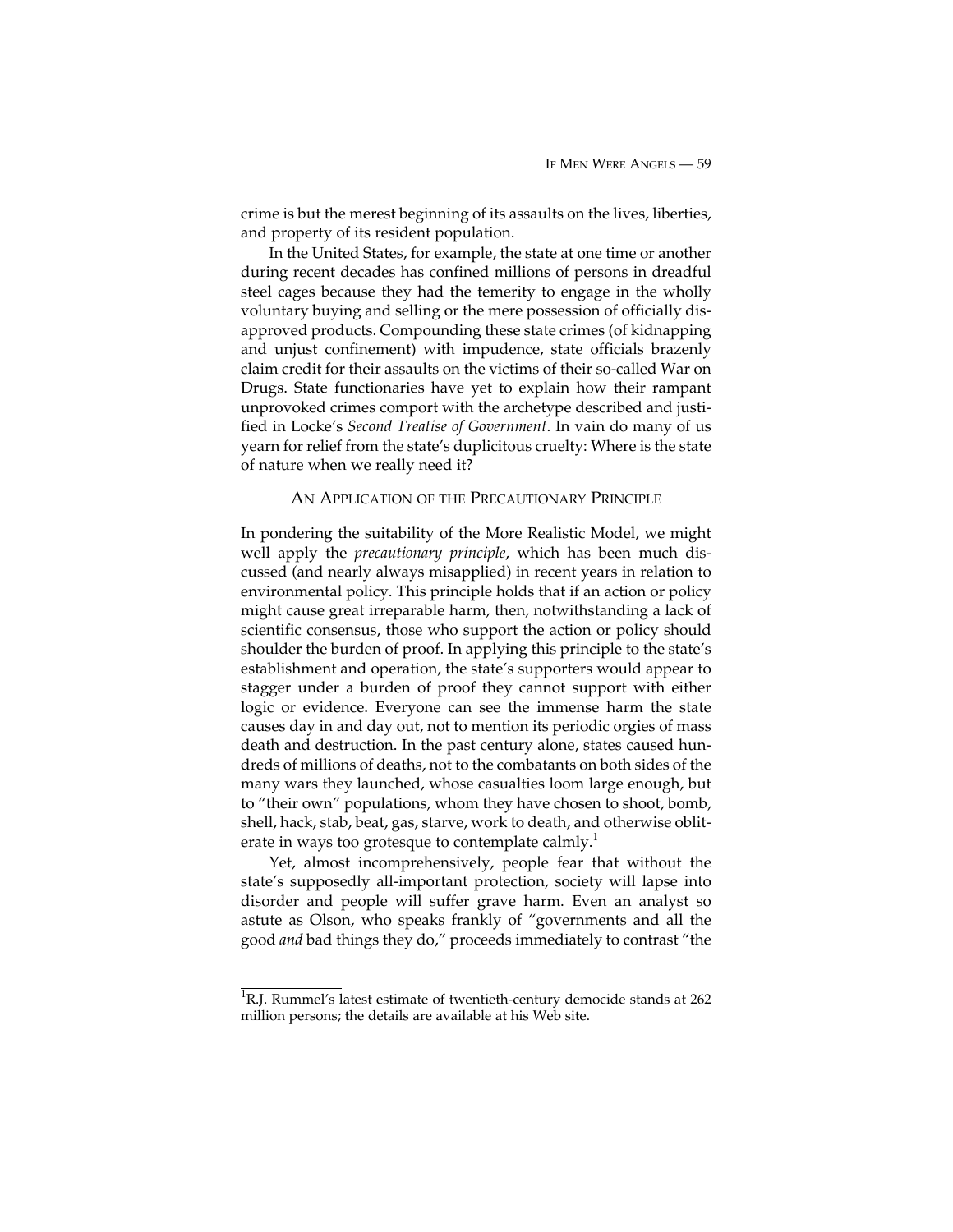horrible anarchies that emerge in their absence" (2000, p. 66; emphasis added), although he gives no examples or citations to support his characterization of anarchy. But the state's harms—"the bad things they do"—are here and now, undeniable, immense, and horrifying, whereas the harms allegedly to be suffered without the state are specters of the mind and almost entirely conjectural.

This debate would not appear to be evenly matched. Defending the continued existence of the state, despite having absolute certainty of a corresponding continuation of its intrinsic engagement in robbery, destruction, murder, and countless other crimes, requires that one imagine nonstate chaos, disorder, and death on a scale that nonstate actors seem incapable of causing. Nor, to my knowledge, does any historical example attest to such large-scale nonstate mayhem. With regard to large-scale death and destruction, no person, group, or private organization can even begin to compare to the state, which is easily the greatest instrument of destruction known to man. All nonstate threats to life, liberty, and property appear to be relatively petty, and therefore can be dealt with. Only states can pose truly massive threats, and sooner or later the horrors with which they menace mankind invariably come to pass.

The lesson of the precautionary principle is plain: because people are vile and corruptible, the state, which holds by far the greatest potential for harm and tends to be captured by the worst of the worst, is much too risky for anyone to justify its continuation. To tolerate it is not simply to play with fire, but to chance the total destruction of the human race.

## DYNAMIC CONSIDERATIONS

In thinking about the social disorder that so many people have been led to fear, we can organize our thoughts with reference to Table 3, which shows the degree of disorder and the scope for liberties with and without the state over time.

The notation in the figure indexes the degree of social disorder (D) and the scope of liberties (L) in a society with no state (NS) and in a society with a state (S) at successive points in time 0, 1, 2, etc.

Classic discussions of state versus nonstate societal outcomes usually involve static comparisons; they ignore the changes that occur systematically with the passage of time. Thus, for example, a Hobbesian or Lockean account stipulates that in a "state of nature," which has no governing state, a great deal of disorder prevails, and adoption of a state brings about a more orderly condition: in terms of my notation, D-NS(0) > D-S(0). Analysts recognize that the people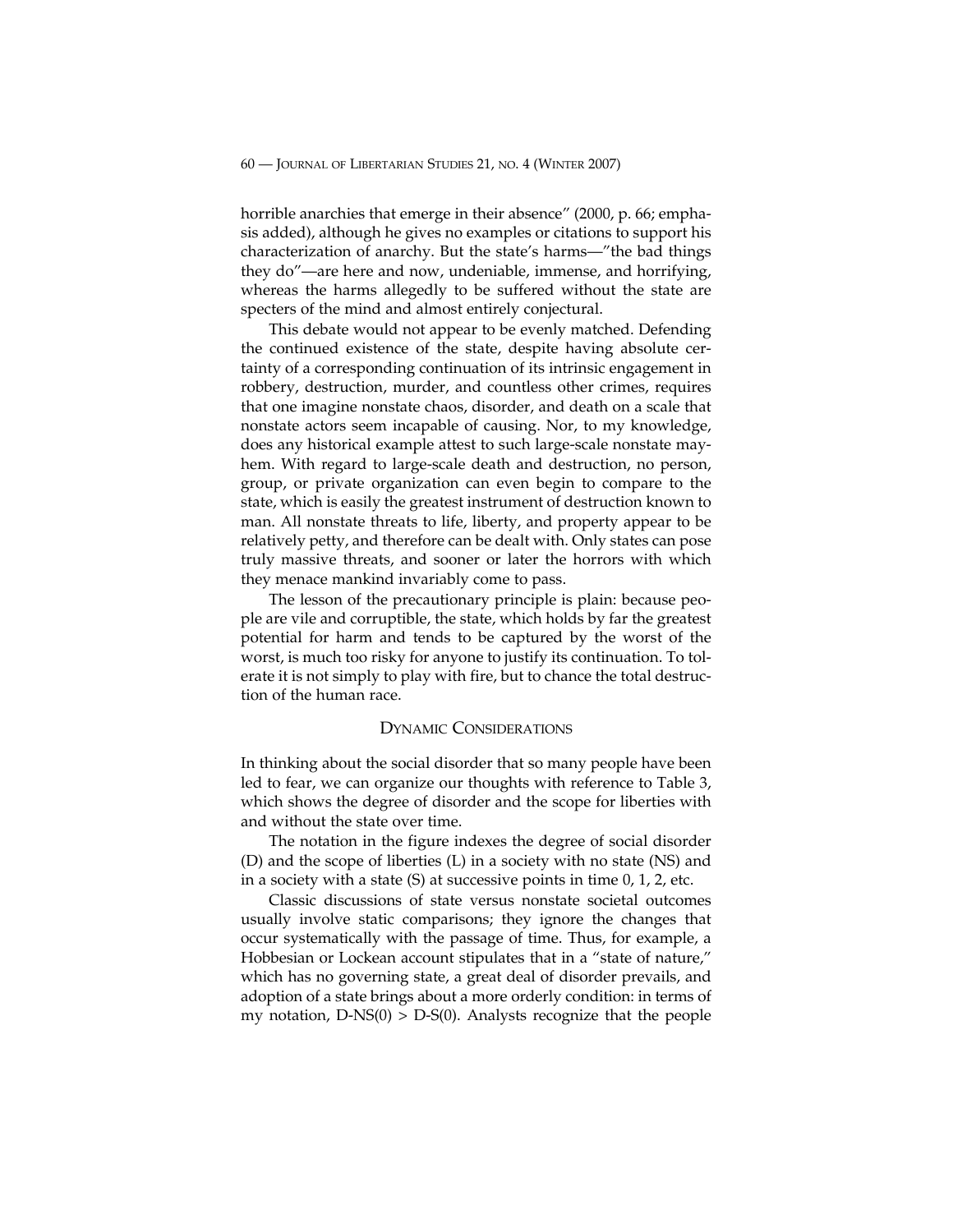|                    | No State  | <b>State</b> |
|--------------------|-----------|--------------|
| Degree of disorder | $D-NS(0)$ | $D-S(0)$     |
|                    | $D-NS(1)$ | $D-S(1)$     |
|                    | $D-NS(2)$ | $D-S(2)$     |
|                    | etc.      | etc.         |
| Scope of liberties | $L-NS(0)$ | $L-S(0)$     |
|                    | $L-NS(1)$ | $L-S(1)$     |
|                    | $L-NS(2)$ | $L-S(2)$     |
|                    | etc.      | etc.         |

Table 3 Disorder, Liberties, and the State

sacrifice some of their liberties when they adopt a state—Hobbes goes so far as to suppose that the people sacrifice *all* their liberties to an omnipotent sovereign in exchange for his protection of their lives. Even if the trade-off is less severe, however,  $L-NS(0) > L-S(0)$  upon the establishment of a state. A ruler always assures his victims that their loss of liberties is the price they must pay for the additional security (order) he purports to establish.

Well might we question whether the ruler has either the intention or the capability to reduce the degree of social disorder. Plenty of evidence exhibits state-ridden societies boiling with disorder. In the United States, for example, a country brimming with official "protectors" of every imaginable stripe, the populace suffered in 2004, according to figures the government itself endorses, approximately 16,000 murders, 95,000 forcible rapes, 401,000 robberies, 855,000 aggravated assaults, 2,143,000 burglaries, 6,948,000 larcenies and thefts, and 1,237,000 motor vehicle thefts (U.S. Census Bureau 2007, p. 191). The governments of the United States have taken the people's liberties—if you don't think so, you need to spend more time reading *U.S. Statutes at Large* and the *Code of Federal Regulations*, not to mention your state and local laws and ordinances—but where's the protective *quid pro quo*? They broke the egg of our liberties, without a doubt, but where's the bloody omelet of personal protection and social order?

Suppose, if only for purposes of discussion, we conceded that the initial establishment of the state reduces the degree of social disorder. The obvious question, however seldom philosophers may have asked it, then becomes, What happens next? Does the degree of social disorder remain constant at D-S(0)? Everything we have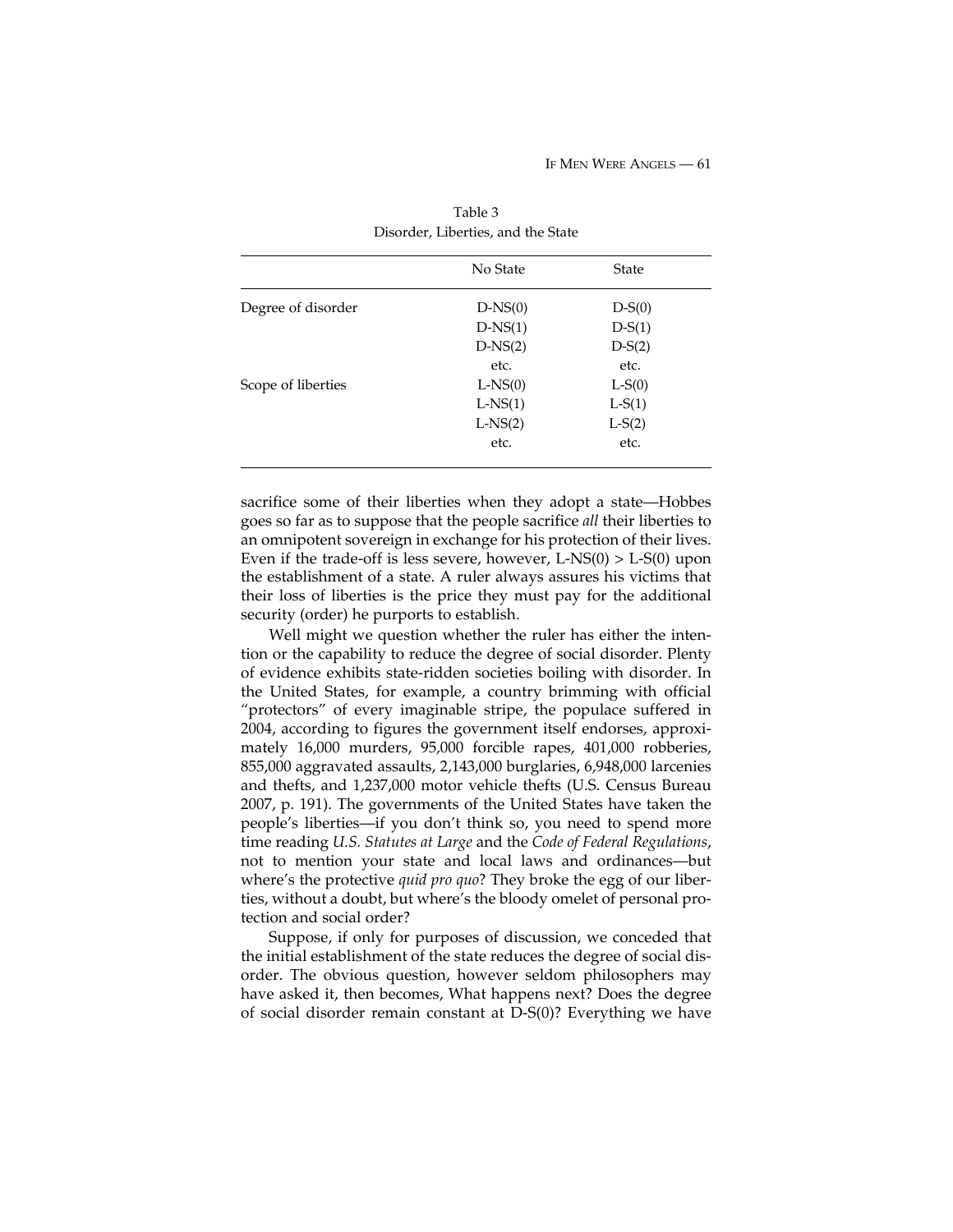discovered in theory and by observation flies in the face of such constancy. In fact, the likely progression over time is: D-S(0) < D-S(1) < D-S(2), and so forth. Under state domination, social disorder tends to increase.

This tendency exists because the state attempts in countless ways to compel people to act against their perceived self-interest, and the people respond by resorting to all sorts of evasions, black markets, and crimes. Consider, for example, what happened when the state ordered people not to make, sell, possess, or consume alcoholic beverages or certain narcotics—black markets and crime galore, including countless assaults and murders. Of course, the state's orders to pay stipulated taxes or fees have given rise to manifold evasive measures, some of them carrying violence against persons or the destruction of property in their train. Perhaps equally important, the state's concentration of its police forces on tax collection, enforcement of victimless crimes, and other measures at odds with the people's perceived self-interest, diverts those forces from making any more than a token attempt to prevent such everyday crimes as murder, rape, robbery, and fraud, whose prevention the people actually value. Over time, the social misallocation of the state's "protective" resources grows, as the state itself shifts more and more resources toward the enforcement of laws adverse to the people's genuine interests and as the people make "moving targets" of themselves in ways that augment the degree of social disorder.<sup>2</sup>

If the degree of social disorder in a society under the state tends to increase, then, even if the initial establishment of the state did reduce disorder, a time (*t*) will come when the degree of social disorder will exceed that of the society with no state: that is, in my notation, D-S(t) > D-NS(0), for *t* sufficiently large. If so, then—momentarily taking for granted the myth of a social contract—the initial bargain the people struck will come to be seen as a pact with the devil, a bargain that held, at best, advantages in the short term but proved to be a disappointing deal all-around in the longer term.

Moreover, for compelling reason, the inequality stated in the preceding paragraph can be generalized as follows:  $D-S(t) > D-NS(t)$ , for *t* sufficiently large. This more general condition will exist not only because with the state, social disorder tends systematically to increase, but also because without the state, social disorder tends systematically to decrease. The latter tendency reflects the progressive, mutually advantageous solution of social problems characteristic of a

 $2$ On the "moving targets" of government economic policies, see Shultz and Dam (1977, pp. 8-10).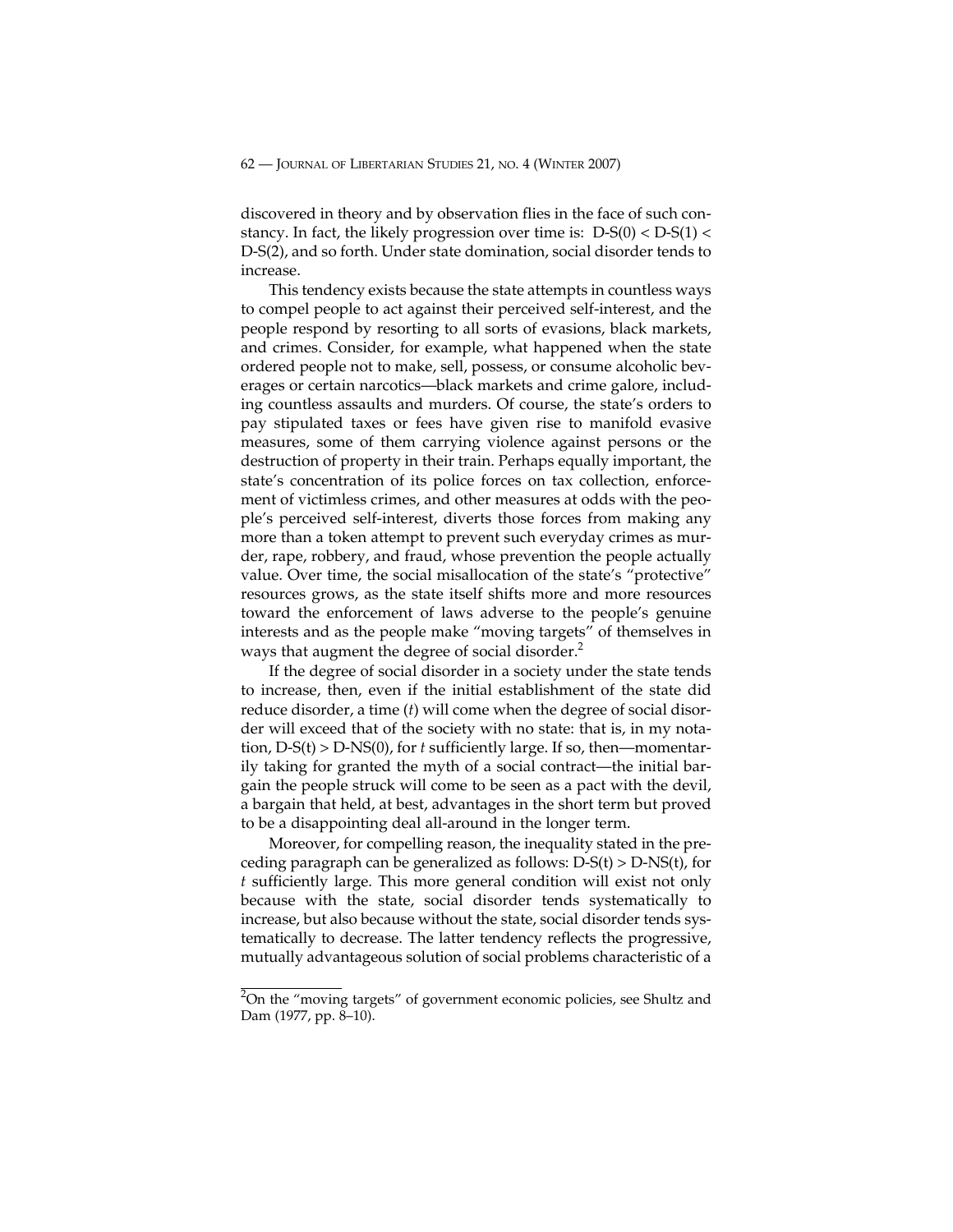spontaneous order. We have had three centuries of instruction in the workings of the spontaneous order of a free society, stretching from Bernard de Mandeville, Adam Ferguson, and Adam Smith in the eighteenth century to Carl Menger in the nineteenth century to F.A. Hayek and Murray Rothbard in the twentieth century to their numerous followers in the early twenty-first century (Horwitz 2001). Unlike the forced exchanges and coerced arrangements enforced by the state, the protective and productive innovations of a spontaneous nonstate order can achieve acceptance only voluntarily, which is to say, only when all who participate in them expect them to produce net benefits. Consider, for example, the householder who keeps a watchful eye on his neighbor's property when the owner is away, just as the neighbor will watch his property when he is away, and contrast this simple, effective cooperative form of protection with the faux protection of the state's police officer, who occupies himself at great public expense driving about aimlessly, harassing citizens pointlessly, or loitering in the doughnut shop. Neighborliness spreads naturally and beneficially, whereas state "protection" spreads cancerously and harmfully. The one preserves liberties, the other destroys them.

Thus, reverting to the notation of Table 3, we have ample grounds for statement of the following inequalities:

> $D-NS(0) > D-NS(1) > D-NS(2)$ , and so forth, and  $L-S(0) > L-S(1) > L-S(2)$ , and so forth.

The latter inequalities, of course, merely state in abstract symbols what Thomas Jefferson stated more eloquently in words when he wrote, "The natural progress of things [in society under a state] is for liberty to yield and government to gain ground." Thus, although the (mythical) people entering into a social contract might have considered their sacrifice of liberties to the state *at that time* a price they were willing to pay, they could scarcely have suspected that with the passage of time, their remaining liberties also would be "paid," one after another, notwithstanding that the social order they initially received from the state in return would systematically diminish.

#### DOES ANARCHY ENTAIL POVERTY?

Arguments have been advanced, of course, that a society without a state must necessarily remain very poor, that, however gloriously free the people's life might be without the state, the opportunity cost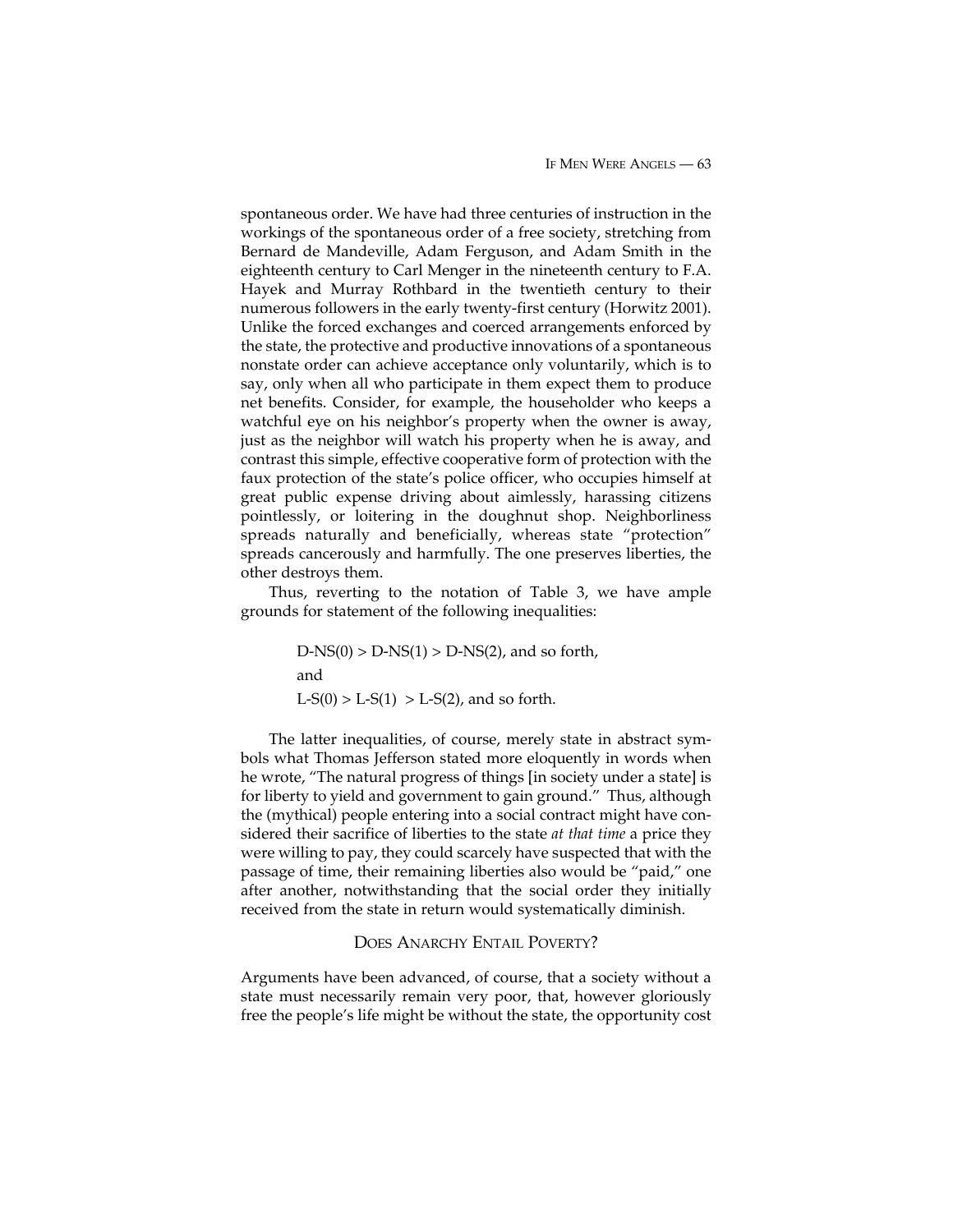of anarchy is unacceptably high. Thus, Olson (2000) advances the following propositions:

- 1. Some of the labor in an anarchic society will be devoted to taking or stealing rather than producing. (p. 63)
- 2. The output forgone when less productive but theft-resistance forms of production are used is, of course, an implicit cost of anarchy. (p. 64)
- 3. Anarchy not only involves loss of life but also increases the incentives to steal and to defend against theft, and thereby reduces the incentive to produce. (p. 64)

[Therefore]

4. If a population acts to serve its common interest, it will never choose anarchy. (p. 65)

The character of these arguments is reminiscent of the character of those advanced by the "market-failure" school of neoclassical welfare economics: having identified flaws in the freely chosen arrangement, the analyst leaps immediately to the conclusion that a statedominated arrangement must necessarily be superior. As Harold Demsetz famously characterized it, this sort of argumentation falls victim to the Nirvana Fallacy. It finds the free arrangement worse than an unattainable blackboard ideal that it assumes the government can implement perfectly and costlessly, but it does not compare the actual free arrangement with the actual government "solution."

Returning to Olson's list of anarchy's flaws, one has only to ask: does substitution of the state for anarchy avoid these flaws? The answer in every case is that not only does it not avoid them, but it actually exacerbates them and adds new problems on top of the old ones it purports to be solving.

So, considering Olson's first proposition, we may readily admit that without a state "some of the labor . . . will be devoted to taking or stealing rather than producing." Yet, one might argue, with a state almost *all* of the labor expended by state functionaries and *much* of the labor of other people also will be "devoted to taking or stealing rather than producing." Although the state may produce some goods and services of genuine value—absent an expression of voluntary individual choice, such as freely made purchases, we have no persuasive evidence of such value or of its magnitude—it seems perfectly obvious that a great deal of state "production" creates either nothing valuable at all or, worse, outputs that many taxpayers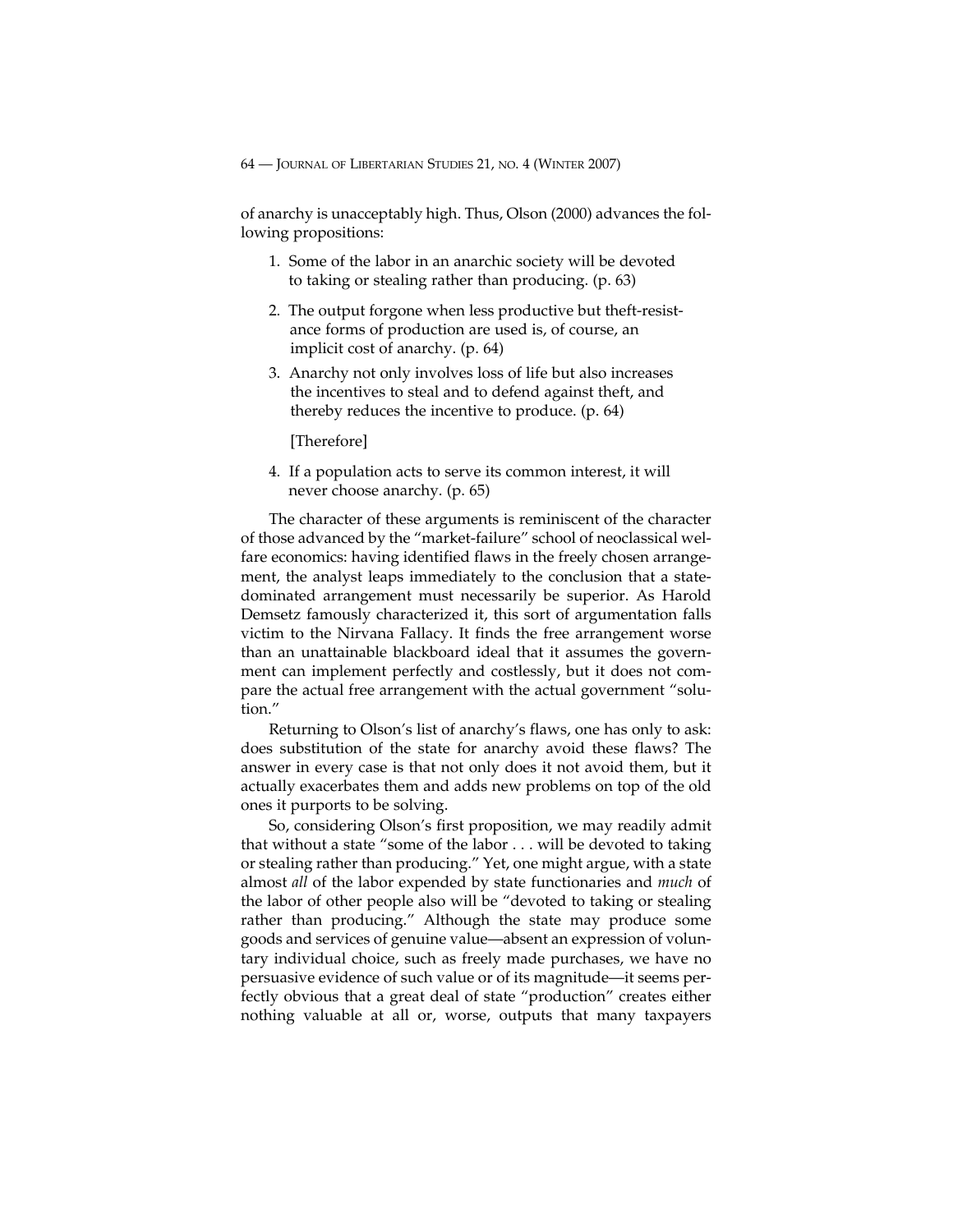despise and would gladly pay to avoid. These obnoxious outputs are produced nonetheless because state functionaries and their cronies in the so-called private sector with whom they contract are, in effect, "taking or stealing rather than producing," owing to their exercise of the state's coercive power. Moreover, as Gordon Tullock and other public choice analysts have demonstrated repeatedly, the state encourages enormous social waste as real resources are committed to a competition for state privileges of all sorts: social waste incurred in the process of seeking what is itself wasteful for those from whom resources are extracted to prop up the state and all its schemes.<sup>3</sup> In sum, Olson's first proposition about anarchy versus society under the state is almost ludicrously backwards.

His second proposition fares no better. Yes, without a state, output is "forgone when less productive but theft-resistance forms of production are used," but in truth we may say the same thing about a society with a state. Obviously, people constantly adjust the form of their production to avoid taxes and regulations, that is, to avoid the state's robbery, oppression, and violation of their natural rights. Neoclassical economists have produced countless articles and books about how the state can "reshape behavior" by the appropriate design and enforcement of its taxes, subsidies, laws, and regulations. When people abandon their otherwise-most-valued forms of production in reaction to these state sanctions, socially valued outputs are lost. When the state comes to be engaged in the economy as pervasively as it is now in all of the economically advanced countries, we can scarcely avoid the conclusion that the scale of these losses must be immense, because people are being diverted from the socially most valued forms of production at nearly every turn. In sum, Olson's second proposition about anarchy versus society under the state is almost ludicrously backwards.

We can also readily agree with Olson's third proposition: "anarchy not only involves loss of life but also increases [relative to the nirvana level] the incentives to steal and to defend against theft, and thereby reduces the incentive to produce." But is the situation in these regards any better under the state? Certainly, as I have argued already, the loss of life must have been immensely greater with the state than without it. Since its maturation in the fifteenth and sixteenth centuries, the modern nation-state has functioned as a veritable killing machine. It defies reason to suppose that people left to their own individual devices would have killed hundreds of millions

 $3$ Tullock 1967 is the article that launched a thousand papers about rent-seeking).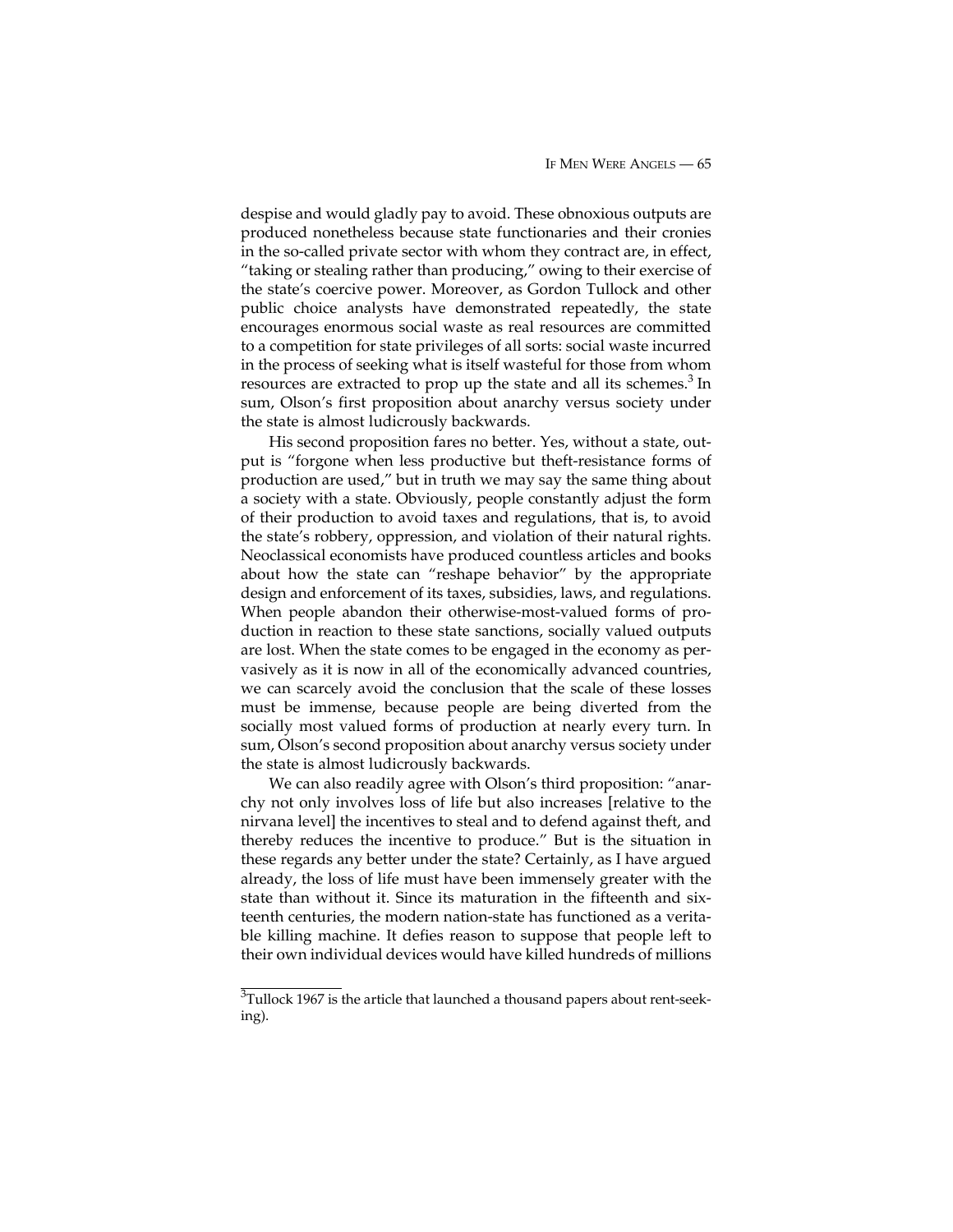of people, as states did in the twentieth century alone. Following public choice analysis, we can make a similar statement about stealing and defending against theft. Because the state is a standing invitation to (legal) theft for all who can gain a grip on any of its many levers of power, it constitutes a constant menace against which one and all must devote time, energy, and resources in defense, lest they be subjected to utter spoliation. Unfortunately, once the stampede for control of state power gets under way widely in society, almost everybody comes to view his own attempt to engage in legal plunder as essentially defensive: the state is going to tax and regulate me no matter what I do; unless I get something back via state action, I will be a chump, a sucker, a net loser. The wonder is that under a state, people produce anything at all. Their production may eventually diminish, however, as state power continues its seemingly inexorable expansion—indeed, if the state is going to strip you naked, why produce at all? Any ship, even a magnificent economy, can be sunk if enough people continue to poke holes in it, even though each individual hole is a small one. In sum, Olson's third proposition about anarchy versus society under the state is almost ludicrously backward.

#### CONCLUDING THOUGHTS

In view of the foregoing arguments, we might well restate Olson's ultimate economic conclusion on anarchy as follows: If a population acts to serve its common interest, it will never choose the state. In reaching this conclusion, we need not deny the countless problems that will plague the people living in a society without the state; any anarchical society, being peopled in normal proportion by vile and corruptible individuals, will have crimes and miseries aplenty. But everything that makes life without a state undesirable makes life with a state even more undesirable. The idea that the anti-social tendencies that afflict people in every society can be cured or even ameliorated by giving a few persons great discretionary power over all the others is, upon serious reflection, seen to be a wildly mistaken notion. Perhaps it is needless to add that the structural checks and balances on which Madison relied to restrain the government's abuses have proven to be increasingly unavailing and, bearing in mind the expansive claims and actions under the present U.S. regime, are now almost wholly superseded by a form of executive caesarism in which the departments of government that were designed to check and balance each other have instead coalesced in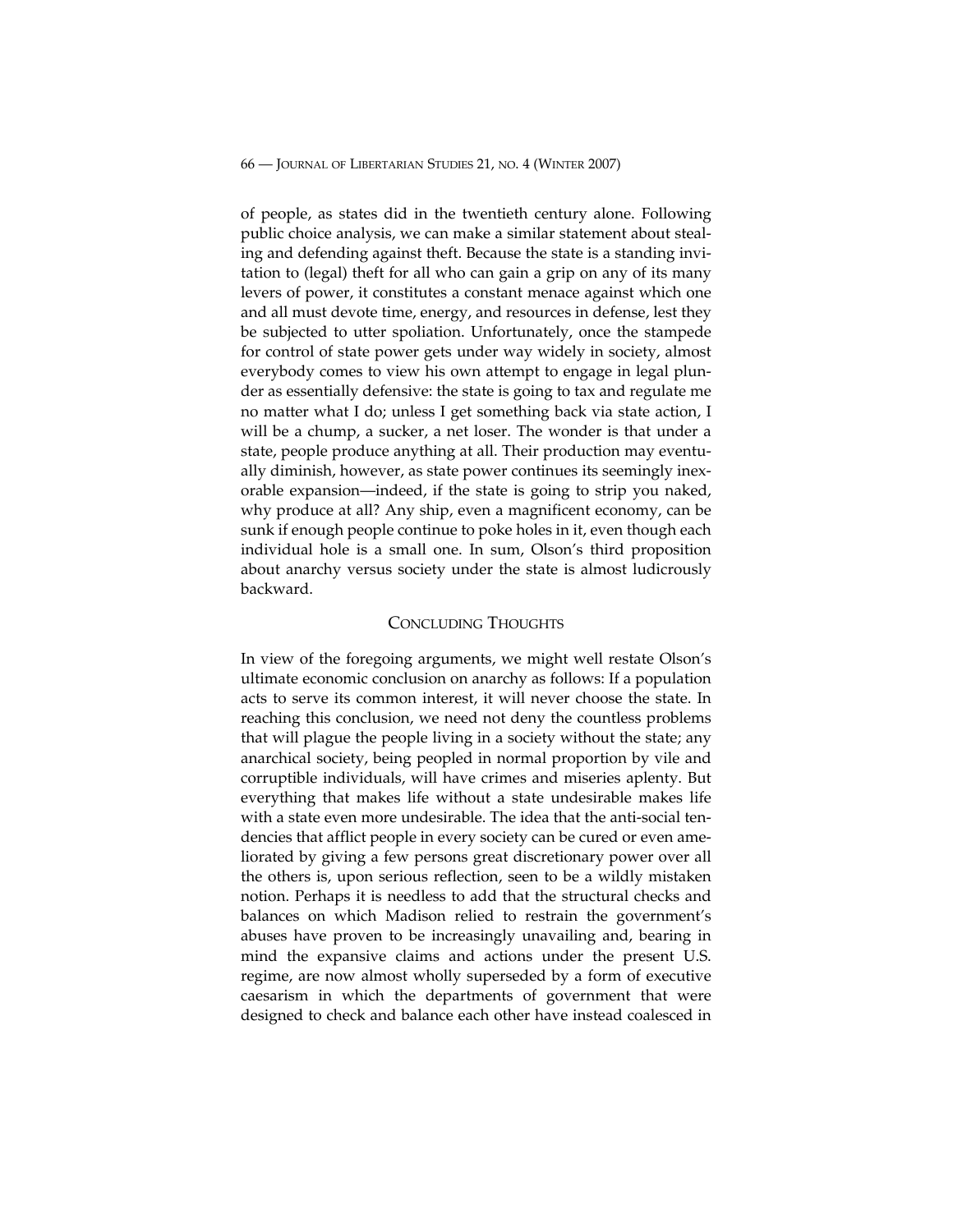a mutually supportive design to plunder the people and reduce them to absolute domination by the state.

My arguments in support of self-government, as opposed to society under a state, may have little point, of course: if people do not choose the state, but, as I think, simply have it imposed on them, then it makes no practical difference that the state is unnecessary to solve any particular kind of problem and that life without the state would be superior (Holcombe 2004). Life without cancer would be superior, too, but so far we have not found a way to get rid of it, and we have no guarantee that we ever will find a way, so we can only strive to make the best of a bad situation. We need also to consider the likely outcome if our society had no state but another society did, and that state had the capacity to harm us greatly and, for whatever reason, sought to do so. I am not convinced that this particular problem is insoluble, and indeed I believe that the state's defenders may have blown it out of proportion, but I do not dismiss it entirely. The Irish monks may have had the better argument, but it availed them little when Henry VIII decided to rip the roof off the monastery.

Here, however, I have tried only to show how we may think more clearly about the choice between a society under the state and a society composed of self-governing individuals. Assuming that we really had such a choice, the better option seems to me fairly obvious. If the reader takes anything away from my arguments here, however, I hope that it will be an appreciation of how highly warranted is an application of the precautionary principle in choosing between anarchy and the state. Fire has proven to be a magnificent aid to human beings, but a fire that cannot be contained portends our utter destruction, and the state is precisely such a fire.

#### **REFERENCES**

- Bailey, F.G. 1988. *Humbuggery and Manipulation: The Art of Leadership*. Ithaca, N.Y.: Cornell University Press.
- Friedman, David. 1989. *The Machinery of Freedom: Guide to a Radical Capitalism*. 2nd ed. La Salle, Ill.: Open Court.
- Hayek, Friedrich A. 1944. *The Road to Serfdom.* Chicago: University of Chicago Press.
- Higgs, Robert. 2004. *Against Leviathan: Government Power and a Free Society*. Oakland, Calif.: The Independent Institute.
- Holcombe, Randall G. 2004. "Government: Unnecessary but Inevitable." *The Independent Review* 8 (Winter): 325–42.
- Horwitz, Steven. 2001. "From Smith to Menger to Hayek: Liberalism in the Spontaneous Order Tradition." *The Independent Review* 6 (Summer): 81–97.